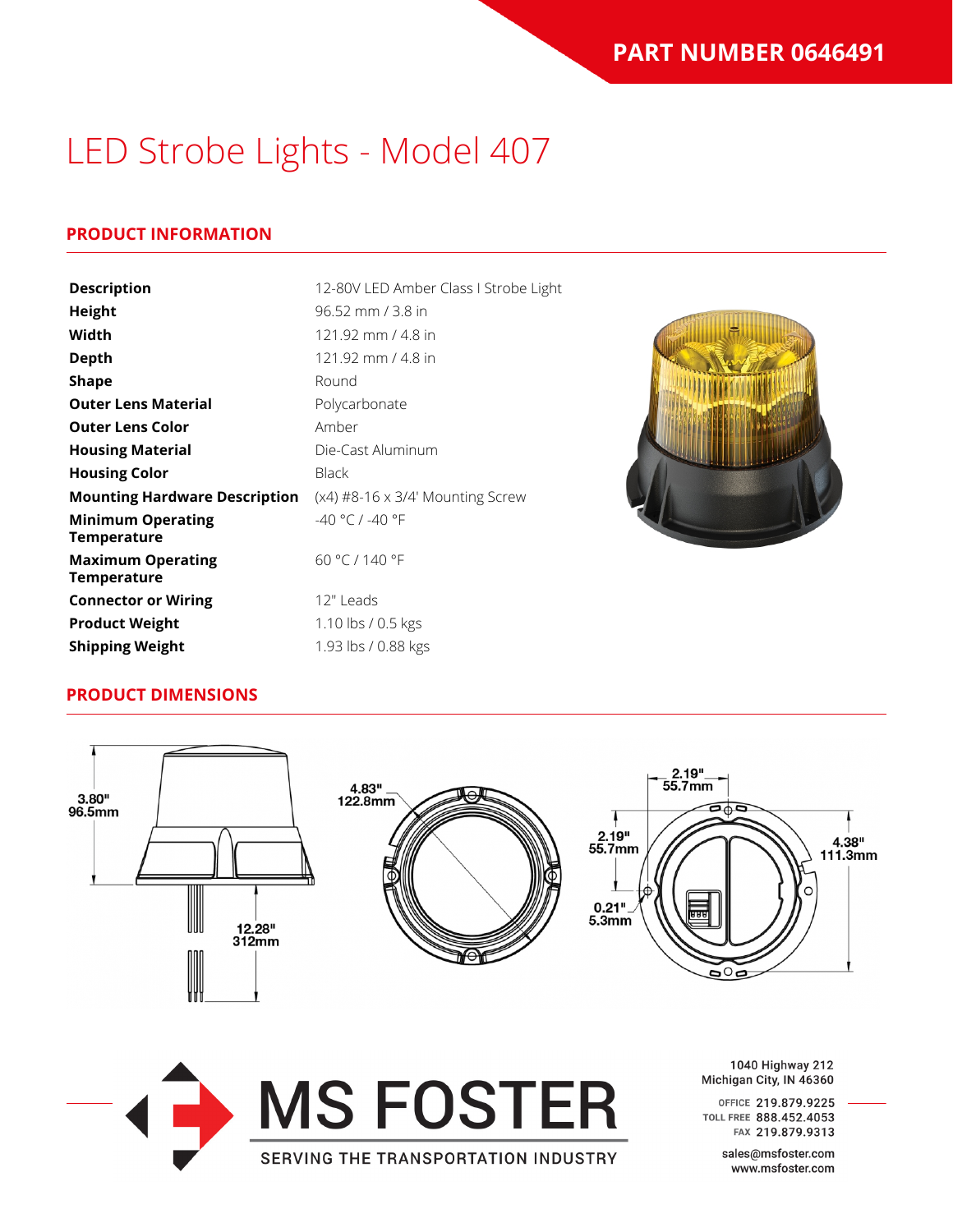### **ELECTRICAL SPECIFICATIONS**

| <b>Input Voltage</b>     | 12-80V DC                                                                |  |
|--------------------------|--------------------------------------------------------------------------|--|
| <b>Operating Voltage</b> | 9-110V DC                                                                |  |
| <b>Red Wire</b>          | Positive                                                                 |  |
| <b>Black Wire</b>        | Negative                                                                 |  |
| <b>Yellow Wire</b>       | Mode                                                                     |  |
| <b>Current Draw</b>      | 0.915A @ 12V DC<br>0.500A @ 24V DC<br>0.340A @ 36V DC<br>0.265A @ 48V DC |  |

#### **REGULATORY STANDARDS COMPLIANCE**



0.190A @ 72V DC

Buy America Standards ECE Reg 10 ECE Reg 65 Eco Friendly IEC IP69K SAE 1845 UL Recognized

#### **PHOTOMETRIC SPECIFICATIONS**

| Candela Output         | 560                                            |
|------------------------|------------------------------------------------|
| <b>Beam Pattern(s)</b> | Warning - Rotating Warning<br>Warning - Strobe |
| <b>Flash Rate 1</b>    | Beacon                                         |
| <b>Flash Rate 2</b>    | Quadruple 480                                  |
| <b>Flash Rate 3</b>    | Fast 540                                       |
| <b>Flash Rate 4</b>    | Double 240                                     |
| <b>Flash Rate 5</b>    | Burst 300                                      |
| <b>Flash Rate 6</b>    | Steady Flash 60                                |

**MS FOSTER** SERVING THE TRANSPORTATION INDUSTRY

1040 Highway 212 Michigan City, IN 46360

OFFICE 219.879.9225 TOLL FREE 888.452.4053 FAX 219.879.9313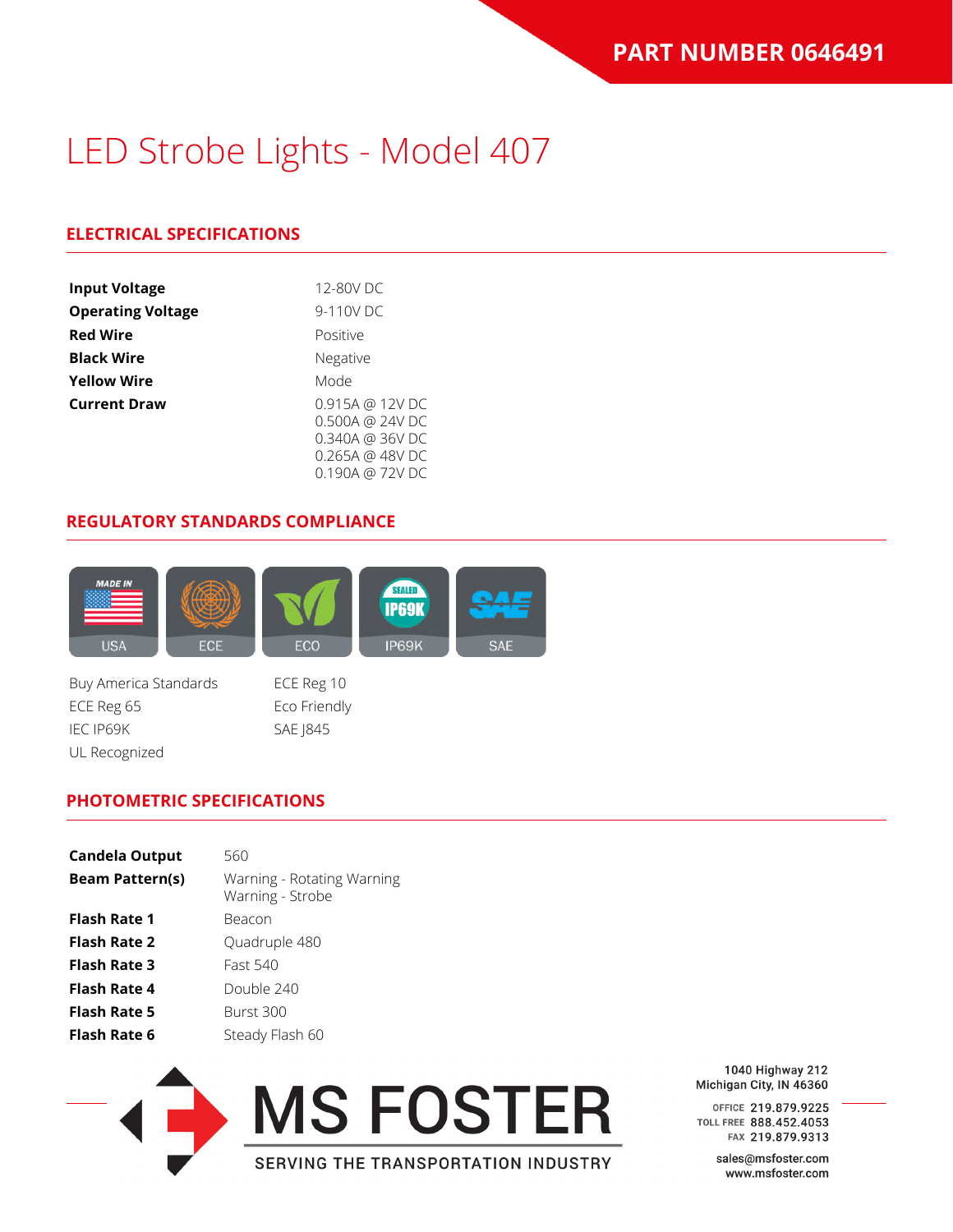### **APPLICATIONS**



### **ACCESSORIES**





**[Part Number](https://www.jwspeaker.com/products/led-strobe-lights-model-406/0728301/) [0728301](https://www.jwspeaker.com/products/led-strobe-lights-model-406/0728301/)** Pipe Mount with Fold-Down Bracket for DIN Pole Mount

**[Part Number](https://www.jwspeaker.com/products/led-strobe-lights-model-406/0728311/) [0728311](https://www.jwspeaker.com/products/led-strobe-lights-model-406/0728311/)** Pipe Mount with L Bracket for DIN Pole

Mount



**[Part Number](https://www.jwspeaker.com/products/led-strobe-lights-model-406/0728321/) [0728321](https://www.jwspeaker.com/products/led-strobe-lights-model-406/0728321/)** Pipe Mount with Straight Bracket for DIN Pole Mount



**[Part Number](https://www.jwspeaker.com/products/led-strobe-lights-model-406/0728331/) [0728331](https://www.jwspeaker.com/products/led-strobe-lights-model-406/0728331/)** Pipe Mount with Threaded Pipe Mount for DIN Pole Mount



**[Part Number](https://www.jwspeaker.com/products/led-strobe-lights-model-406/0728341/) [0728341](https://www.jwspeaker.com/products/led-strobe-lights-model-406/0728341/)** Pipe Mount with Weldon Bracket for DIN Pole Mount



#### **[Part Number](https://www.jwspeaker.com/products/led-strobe-lights-model-406/8200213/) [8200213](https://www.jwspeaker.com/products/led-strobe-lights-model-406/8200213/)** DIN Pole Mount for 406 & 407 LED Strobe Lights



1040 Highway 212 Michigan City, IN 46360

OFFICE 219.879.9225 TOLL FREE 888.452.4053 FAX 219.879.9313